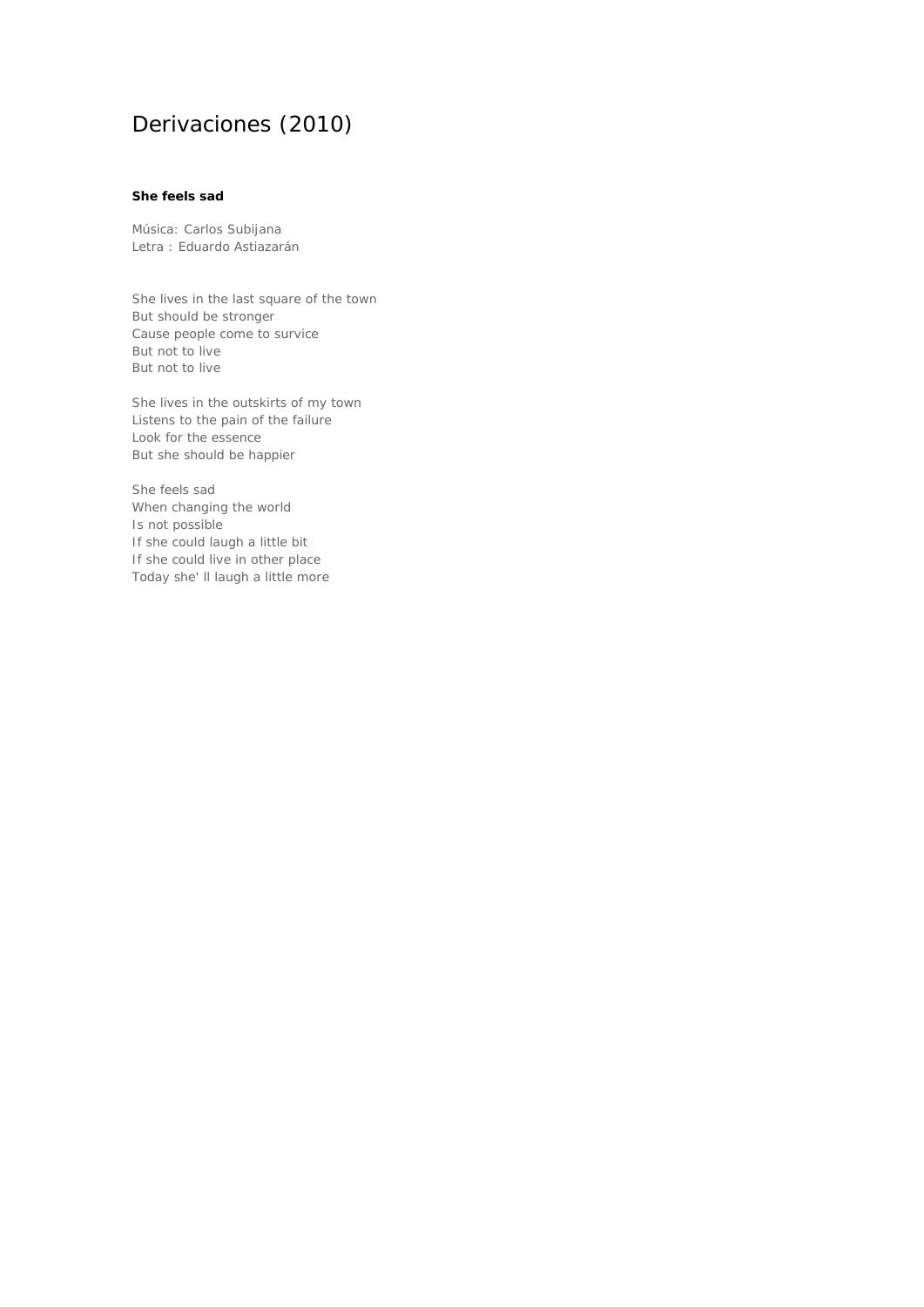## **I'll care for you**

Música:Carlos Subijana Letra : Esther Ayestarán

My love You´re my lady My love You 're my feeling Home

Hold me Tight in your arms And please Stay with me

Stay for a long time Always together Home

When you Made up your mind I knew You would be mine

I know You love me True love For ever Please

Wait Till I become The sweetest man You´re ever met

Look I´ll care for you You won´t regret The choice You made

Let´s enjoy ourselves Making love at once The best thing we can do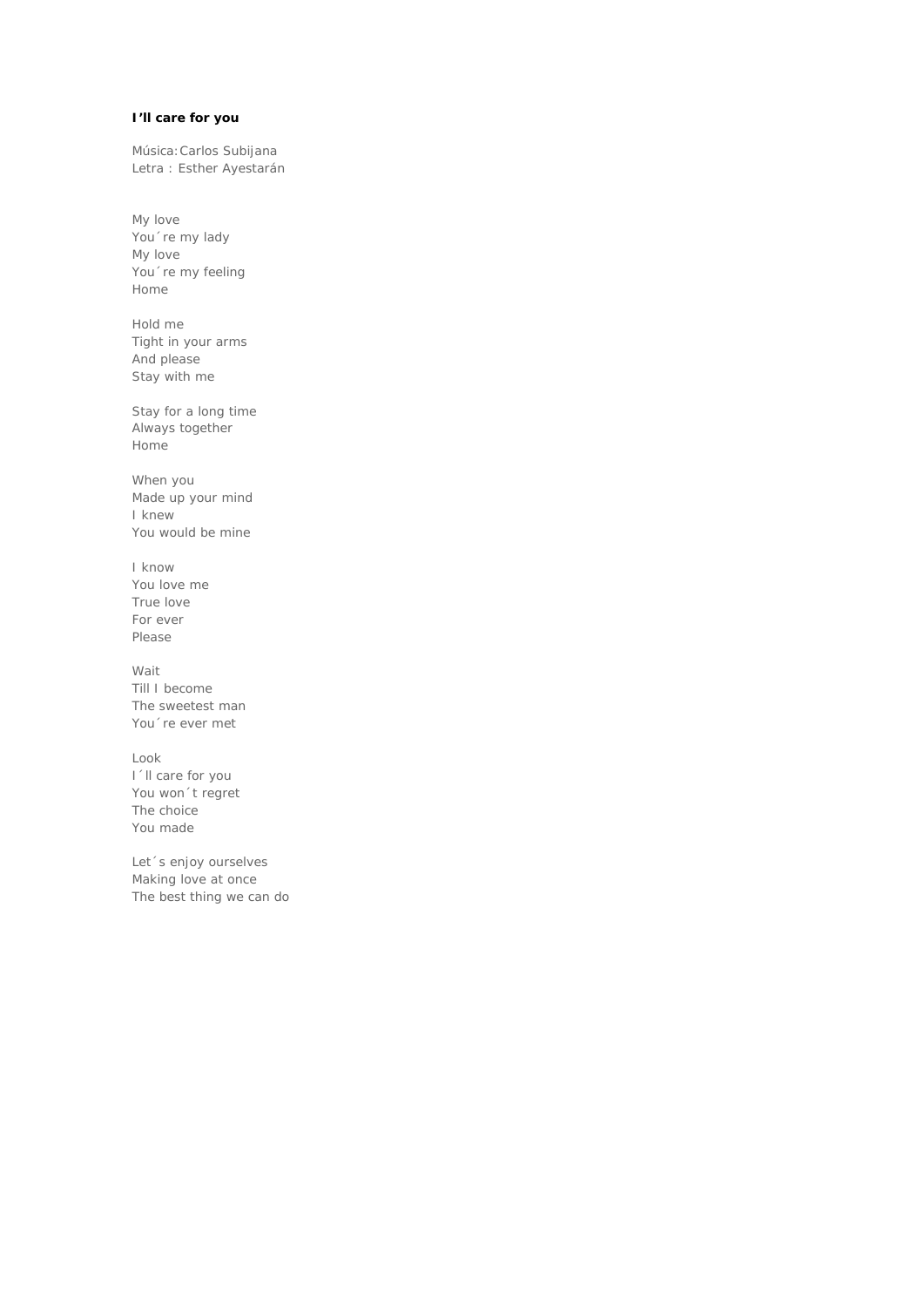### **No podría hablarte**

Música y letra:Carlos Subijana

Sabes Que te vi aquel día Lejos De donde vivías

Comprendí Que ese día No podría hablarte

Mi mirada Se perdía Al ver que no respondías

Comprendí.........

No te alejes Sabes que te seguiré Y de nuevo El tiempo nos unirá

No te escondas Me entristece

Mira al cielo Y verás Que no todo va mal Abre tu corazón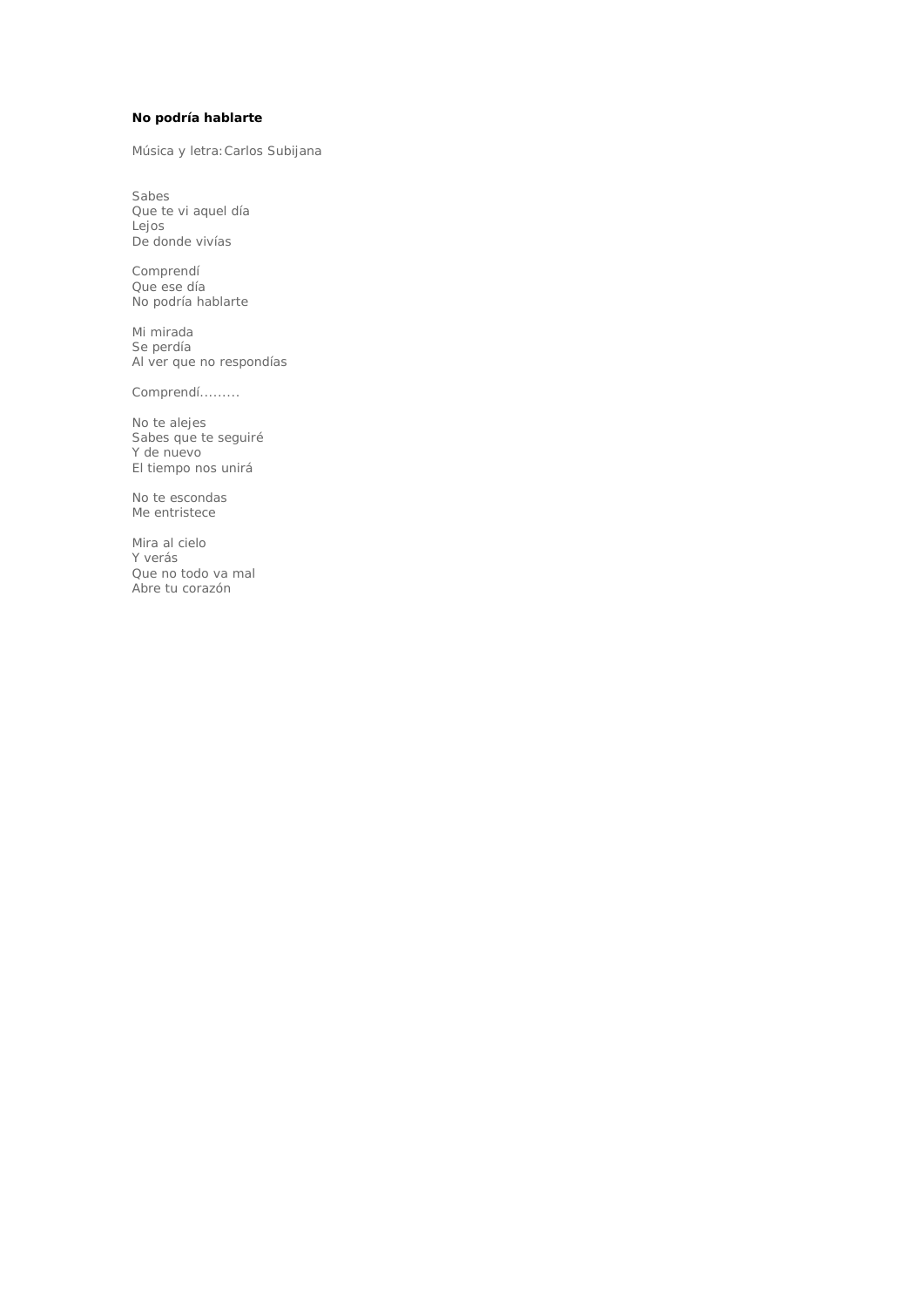#### **When time comes**

Música: Carlos Subijana Letra: Beatriz Garrues

Say goodbye before it´s over You know me well

Wouldn´t you be out of this place Could you please sing it again If I knew it's never too late Time and flame face to face

I fear Your beauty Can all be dying

I fear Your shadow Where am I left

Time goes by and there is no change words don´t come so silence remains Such a feelings such a bad day Desolation loss and regret

I fear.........

I fear.....

When time comes Don´t hurry Keep future on your side

Come closer Remember Was here all the time

You who I belong You´ve been looking for You to fall in love Don´t you dare to say it´s over don´t